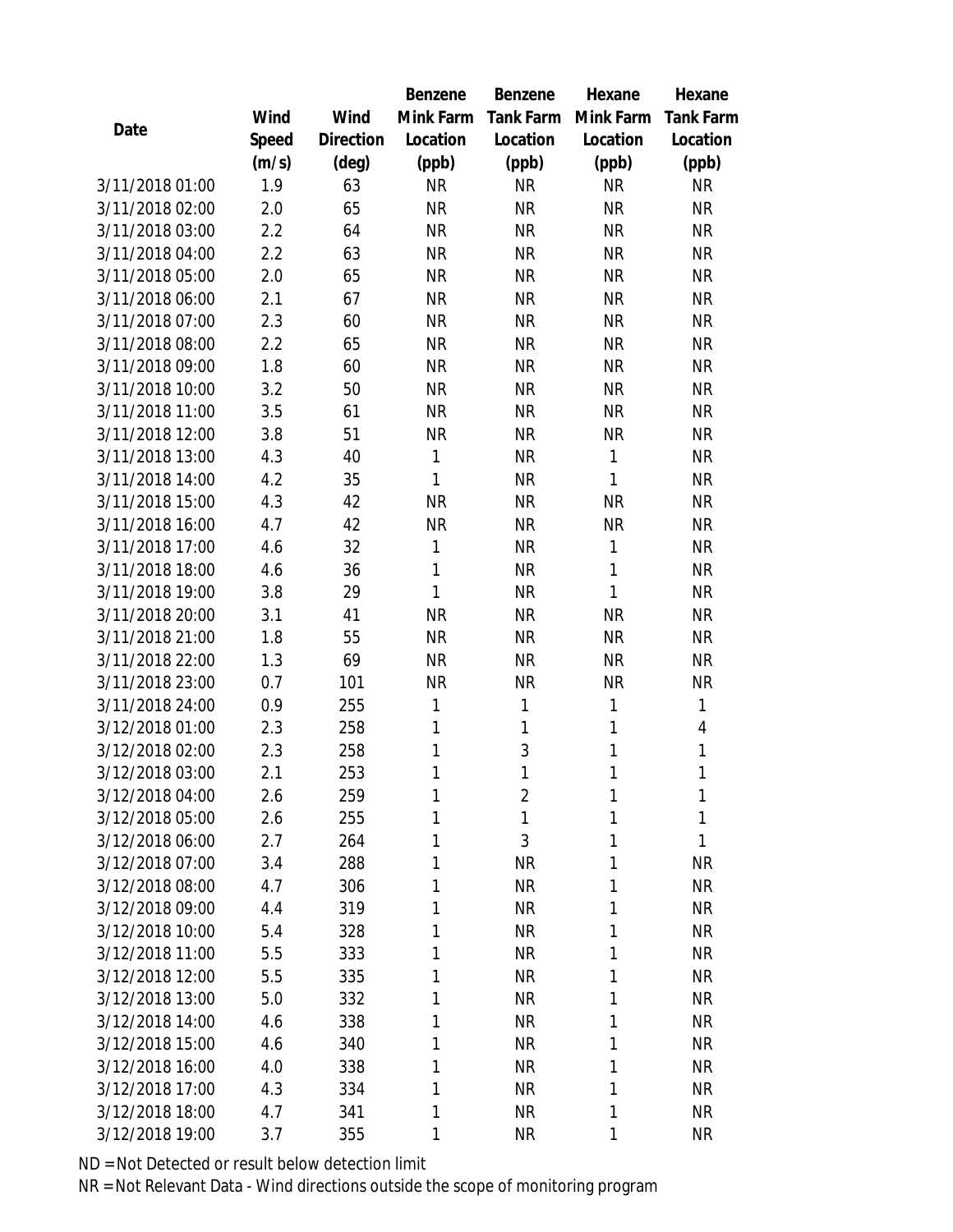|                 |       |                | Benzene   | Benzene          | Hexane         | Hexane           |
|-----------------|-------|----------------|-----------|------------------|----------------|------------------|
|                 | Wind  | Wind           | Mink Farm | <b>Tank Farm</b> | Mink Farm      | <b>Tank Farm</b> |
| Date            | Speed | Direction      | Location  | Location         | Location       | Location         |
|                 | (m/s) | $(\text{deg})$ | (ppb)     | (ppb)            | (ppb)          | (ppb)            |
| 3/12/2018 20:00 | 2.9   | 12             | 1         | <b>NR</b>        | 1              | <b>NR</b>        |
| 3/12/2018 21:00 | 2.6   | 355            | 1         | <b>NR</b>        | 1              | <b>NR</b>        |
| 3/12/2018 22:00 | 3.3   | 340            | 1         | <b>NR</b>        | 1              | <b>NR</b>        |
| 3/12/2018 23:00 | 2.6   | 350            | 1         | <b>NR</b>        | 1              | <b>NR</b>        |
| 3/12/2018 24:00 | 2.1   | 348            | 1         | <b>NR</b>        | 1              | <b>NR</b>        |
| 3/13/2018 01:00 | 3.0   | 337            | 1         | <b>NR</b>        | 1              | <b>NR</b>        |
| 3/13/2018 02:00 | 3.5   | 321            | 1         | <b>NR</b>        | 1              | <b>NR</b>        |
| 3/13/2018 03:00 | 4.3   | 326            | 1         | <b>NR</b>        | 1              | <b>NR</b>        |
| 3/13/2018 04:00 | 4.4   | 331            | 1         | <b>NR</b>        | 1              | <b>NR</b>        |
| 3/13/2018 05:00 | 3.7   | 335            | 1         | <b>NR</b>        | 1              | <b>NR</b>        |
| 3/13/2018 06:00 | 3.9   | 331            | 1         | <b>NR</b>        | 1              | <b>NR</b>        |
| 3/13/2018 07:00 | 3.4   | 331            | 1         | <b>NR</b>        | 1              | <b>NR</b>        |
| 3/13/2018 08:00 | 4.0   | 331            | 1         | <b>NR</b>        | 1              | <b>NR</b>        |
| 3/13/2018 09:00 | 3.8   | 334            | NoData    | NoData           | NoData         | NoData           |
| 3/13/2018 10:00 | 4.0   | 346            | NoData    | NoData           | NoData         | NoData           |
| 3/13/2018 11:00 | 4.2   | 346            | NoData    | NoData           | NoData         | NoData           |
| 3/13/2018 12:00 | 4.2   | 349            | NoData    | NoData           | NoData         | NoData           |
| 3/13/2018 13:00 | 3.9   | 353            | NoData    | NoData           | NoData         | NoData           |
| 3/13/2018 14:00 | 3.8   | 329            | NoData    | NoData           | NoData         | NoData           |
| 3/13/2018 15:00 | 3.9   | 355            | NoData    | NoData           | NoData         | NoData           |
| 3/13/2018 16:00 | 5.3   | 24             | NoData    | <b>NR</b>        | NoData         | <b>NR</b>        |
| 3/13/2018 17:00 | 4.0   | 12             | NoData    | <b>NR</b>        | NoData         | <b>NR</b>        |
| 3/13/2018 18:00 | 3.4   | 4              | NoData    | <b>NR</b>        | NoData         | <b>NR</b>        |
| 3/13/2018 19:00 | 3.9   | 28             | NoData    | <b>NR</b>        | NoData         | <b>NR</b>        |
| 3/13/2018 20:00 | 3.3   | 25             | 1         | <b>NR</b>        | $\overline{2}$ | <b>NR</b>        |
| 3/13/2018 21:00 | 3.0   | 350            | 1         | <b>NR</b>        | 1              | <b>NR</b>        |
| 3/13/2018 22:00 | 2.4   | 345            | 1         | <b>NR</b>        | $\overline{2}$ | <b>NR</b>        |
| 3/13/2018 23:00 | 2.3   | 342            | 1         | <b>NR</b>        | 1              | <b>NR</b>        |
| 3/13/2018 24:00 | 2.9   | 334            | 1         | <b>NR</b>        | $\overline{2}$ | <b>NR</b>        |
| 3/14/2018 01:00 | 2.4   | 316            | 1         | NR               | $\overline{2}$ | NR               |
| 3/14/2018 02:00 | 2.2   | 286            | 1         | <b>NR</b>        | 1              | <b>NR</b>        |
| 3/14/2018 03:00 | 2.3   | 285            | 1         | <b>NR</b>        | 1              | <b>NR</b>        |
| 3/14/2018 04:00 | 2.4   | 290            | 1         | <b>NR</b>        | 1              | NR               |
| 3/14/2018 05:00 | 2.3   | 281            | 1         | <b>NR</b>        | 1              | <b>NR</b>        |
| 3/14/2018 06:00 | 2.6   | 271            | 1         | 1                | 1              | $\mathbf{1}$     |
| 3/14/2018 07:00 | 2.5   | 265            | 1         | 1                | 1              | $\mathbf{1}$     |
| 3/14/2018 08:00 | 2.7   | 263            | 1         | 3                | 1              | $\overline{2}$   |
| 3/14/2018 09:00 | 2.9   | 262            | 1         | 4                | 1              | $\overline{2}$   |
| 3/14/2018 10:00 | 3.0   | 265            | 1         | $\overline{2}$   | 1              | $\mathbf{1}$     |
| 3/14/2018 11:00 | 4.1   | 273            | 1         | 1                | 1              | 1                |
| 3/14/2018 12:00 | 4.9   | 263            | 1         | 1                | 1              | 1                |
| 3/14/2018 13:00 | 5.4   | 253            | 1         | 1                | 1              | 1                |
| 3/14/2018 14:00 | 5.4   | 247            | 1         | 1                |                | 1                |

ND = Not Detected or result below detection limit

NR = Not Relevant Data - Wind directions outside the scope of monitoring program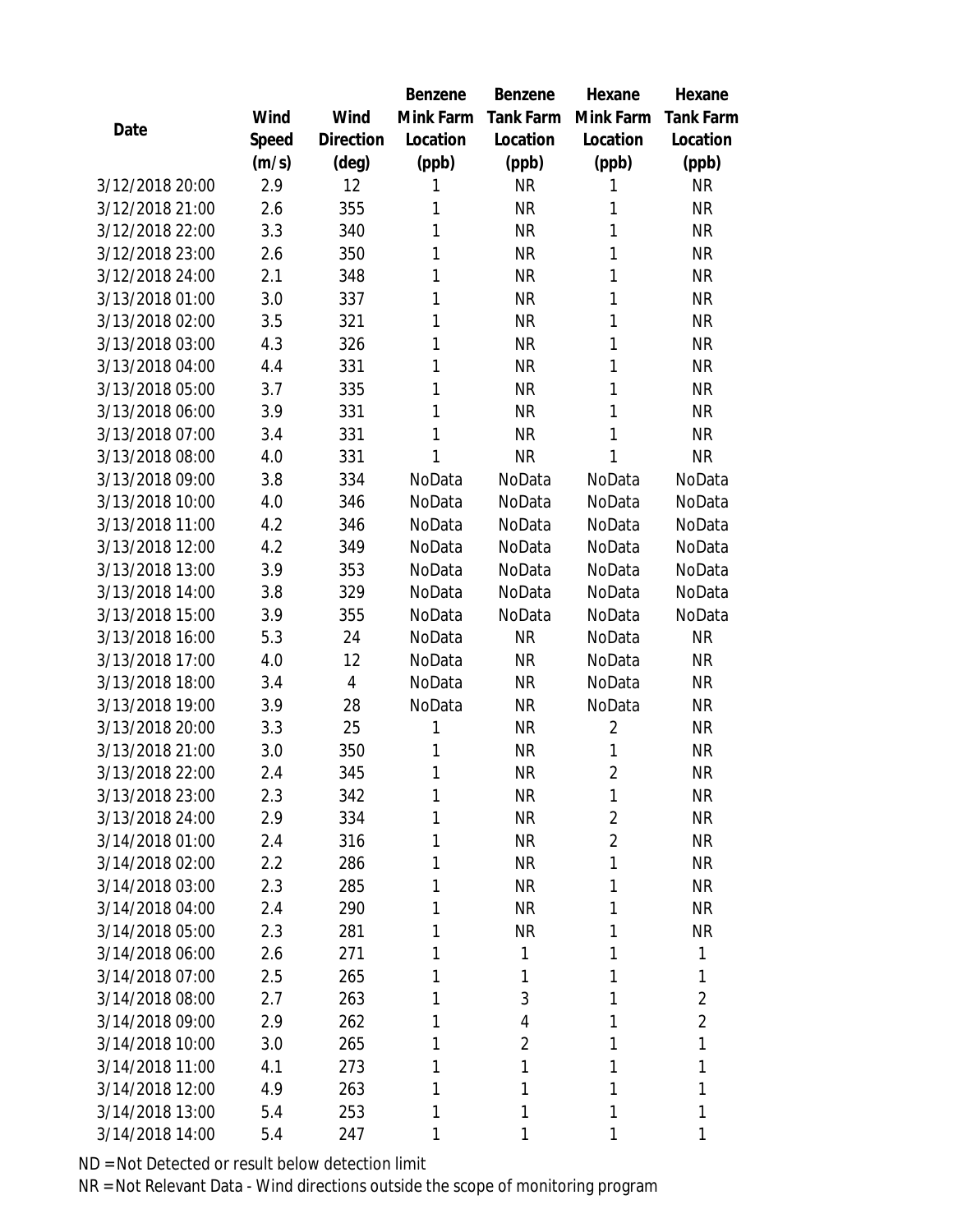|                                    |            |           | <b>Benzene</b>         | Benzene                | Hexane                 | Hexane           |
|------------------------------------|------------|-----------|------------------------|------------------------|------------------------|------------------|
|                                    | Wind       | Wind      | Mink Farm              | <b>Tank Farm</b>       | Mink Farm              | <b>Tank Farm</b> |
| Date                               | Speed      | Direction | Location               | Location               | Location               | Location         |
|                                    | (m/s)      | (deg)     | (ppb)                  | (ppb)                  | (ppb)                  | (ppb)            |
| 3/14/2018 15:00                    | 5.9        | 236       | 1                      | 1                      | 1                      | 1                |
| 3/14/2018 16:00                    | 6.2        | 238       | 1                      | 1                      | 1                      | 1                |
| 3/14/2018 17:00                    | 6.9        | 249       | 1                      | 1                      | 1                      | 1                |
| 3/14/2018 18:00                    | 6.6        | 249       | 1                      | 1                      | 1                      | 1                |
| 3/14/2018 19:00                    | 5.5        | 254       | 1                      | 1                      | 1                      | 1                |
| 3/14/2018 20:00                    | 5.3        | 242       | 1                      | 1                      | 1                      | 1                |
| 3/14/2018 21:00                    | 3.9        | 231       | 1                      | 1                      | 1                      | $\overline{2}$   |
| 3/14/2018 22:00                    | 3.8        | 260       | 1                      | $\overline{2}$         | 1                      | $\overline{2}$   |
| 3/14/2018 23:00                    | 3.1        | 278       | 1                      | <b>NR</b>              | 1                      | <b>NR</b>        |
| 3/14/2018 24:00                    | 3.8        | 322       | 1                      | <b>NR</b>              | 1                      | <b>NR</b>        |
| 3/15/2018 01:00                    | 4.2        | 331       | 1                      | <b>NR</b>              | $\overline{2}$         | <b>NR</b>        |
| 3/15/2018 02:00                    | 3.5        | 337       | 1                      | <b>NR</b>              | $\overline{2}$         | <b>NR</b>        |
| 3/15/2018 03:00                    | 2.8        | 351       | 1                      | <b>NR</b>              | 1                      | <b>NR</b>        |
| 3/15/2018 04:00                    | 3.1        | 3         | 1                      | <b>NR</b>              | 1                      | <b>NR</b>        |
| 3/15/2018 05:00                    | 2.2        | 12        | 1                      | <b>NR</b>              | $\overline{2}$         | <b>NR</b>        |
| 3/15/2018 06:00                    | 1.8        | 346       | 1                      | <b>NR</b>              | $\overline{2}$         | <b>NR</b>        |
| 3/15/2018 07:00                    | 1.6        | 299       | 1                      | <b>NR</b>              | 1                      | <b>NR</b>        |
| 3/15/2018 08:00                    | 1.7        | 269       | 1                      | 1                      | 1                      | $\mathbf{1}$     |
| 3/15/2018 09:00                    | 1.7        | 270       | 1                      | 6                      | 1                      | $\overline{2}$   |
| 3/15/2018 10:00                    | 1.7        | 277       | 1                      | <b>NR</b>              | 1                      | <b>NR</b>        |
| 3/15/2018 11:00                    | 2.3        | 262       | 1                      | 1                      | 1                      | 1                |
| 3/15/2018 12:00                    | 2.9        | 265       | 1                      | 1                      | 1                      | 1                |
| 3/15/2018 13:00                    | 3.8        | 307       | 1                      | <b>NR</b>              | 1                      | <b>NR</b>        |
| 3/15/2018 14:00                    | 3.7        | 309       | 1                      | <b>NR</b>              | 1                      | <b>NR</b>        |
| 3/15/2018 15:00                    | 4.6        | 311       | 1                      | <b>NR</b>              | 1                      | <b>NR</b>        |
| 3/15/2018 16:00                    | 5.0        | 330       | 1                      | <b>NR</b>              | 1                      | <b>NR</b>        |
| 3/15/2018 17:00                    | 4.4        | 360       | <b>NR</b>              | <b>NR</b>              | <b>NR</b>              | <b>NR</b>        |
| 3/15/2018 18:00                    | 3.6        | 57        | ΝR                     | <b>NR</b>              | NR                     | <b>NR</b>        |
| 3/15/2018 19:00                    | 3.3        | 58        | <b>NR</b>              | <b>NR</b>              | <b>NR</b>              | <b>NR</b>        |
| 3/15/2018 20:00                    | 3.2        | 56        | <b>NR</b>              | <b>NR</b>              | <b>NR</b>              | NR               |
| 3/15/2018 21:00                    | 3.3        | 51        | <b>NR</b>              | <b>NR</b>              | <b>NR</b>              | <b>NR</b>        |
| 3/15/2018 22:00<br>3/15/2018 23:00 | 3.5        | 47        | <b>NR</b>              | <b>NR</b>              | <b>NR</b>              | <b>NR</b>        |
|                                    | 3.5        | 44        | <b>NR</b>              | <b>NR</b>              | NR                     | NR               |
| 3/15/2018 24:00<br>3/16/2018 01:00 | 3.3<br>2.5 | 46<br>48  | <b>NR</b><br><b>NR</b> | <b>NR</b><br><b>NR</b> | <b>NR</b><br><b>NR</b> | <b>NR</b>        |
| 3/16/2018 02:00                    |            | 42        | <b>NR</b>              | <b>NR</b>              | <b>NR</b>              | NR<br><b>NR</b>  |
| 3/16/2018 03:00                    | 3.0<br>3.1 | 35        | 1                      | <b>NR</b>              | $\overline{2}$         | <b>NR</b>        |
| 3/16/2018 04:00                    | 3.2        | 37        | 1                      | <b>NR</b>              | $\overline{2}$         | NR               |
| 3/16/2018 05:00                    | 3.1        | 41        | <b>NR</b>              | <b>NR</b>              | <b>NR</b>              | <b>NR</b>        |
| 3/16/2018 06:00                    | 3.5        | 44        | <b>NR</b>              | <b>NR</b>              | <b>NR</b>              | NR               |
| 3/16/2018 07:00                    | 3.7        | 56        | <b>NR</b>              | <b>NR</b>              | <b>NR</b>              | <b>NR</b>        |
| 3/16/2018 08:00                    | 3.6        | 51        | <b>NR</b>              | NR                     | <b>NR</b>              | NR               |
| 3/16/2018 09:00                    | 3.8        | 49        | <b>NR</b>              | <b>NR</b>              | <b>NR</b>              | <b>NR</b>        |
|                                    |            |           |                        |                        |                        |                  |

ND = Not Detected or result below detection limit

NR = Not Relevant Data - Wind directions outside the scope of monitoring program